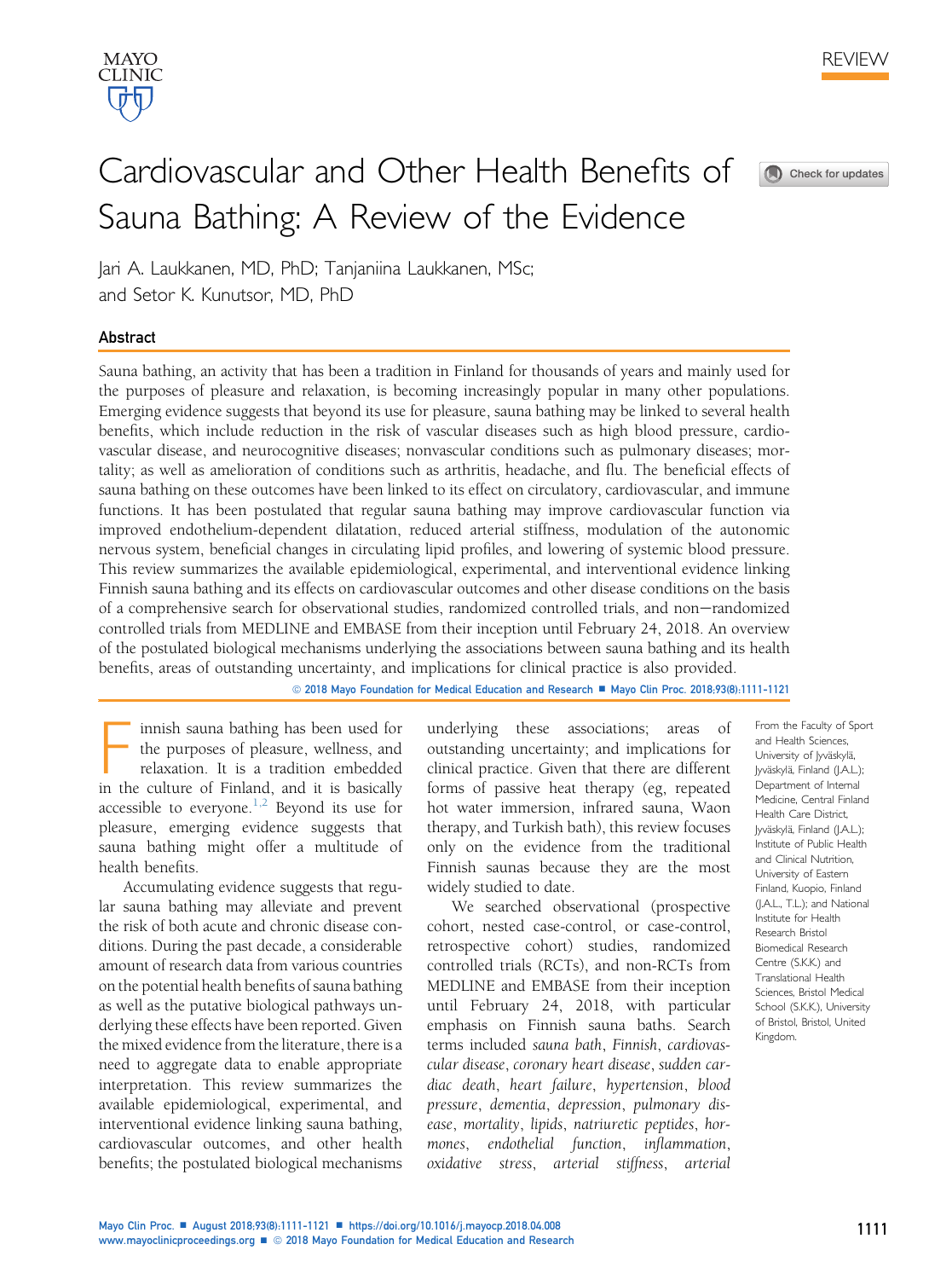## ARTICLE HIGHLIGHTS

- Finnish sauna bathing, which is characterized by exposure to high environmental temperature  $(80^{\circ}C-100^{\circ}C)$  for a brief period, has traditionally been used for the purposes of pleasure and relaxation.
- Beyond pleasure and relaxation, emerging evidence suggests that sauna bathing has several health benefits, which include reduction in the risk of vascular diseases such as high blood pressure, cardiovascular disease (CVD), stroke, and neurocognitive diseases; nonvascular conditions such as pulmonary diseases including common flu; mortality; treatment of specific skin conditions; as well as pain in conditions such as rheumatic diseases and headache.
- The physiological responses produced by an ordinary sauna bath correspond to those produced by moderate- or high-intensity physical activity such as walking.
- The beneficial effects of sauna baths on CVD and mortality may be mediated via reduction in blood pressure, improvement in endothelial function, reduction in oxidative stress and inflammation, beneficial modulation of the autonomic nervous system, improved lipid profile and arterial compliance, and improvement in the cardiorespiratory system.
- Sauna bathing is a safe activity and can even be used in patients with stable CVD, provided it is used sensibly for an appropriate period of time.

compliance, and intima media thickness. Studies were limited to those conducted in adult humans and written in English.

# SAUNA BATHING

Sauna bathing is a form of passive heat therapy that is characterized by exposure to high environmental temperature for a brief period. The typical Finnish sauna is characterized by dry air and relatively high temperature. Temperature and humidity can be temporarily increased by throwing water on the hot rocks of the sauna heater, which is the heating source with temperature settings from  $80^{\circ}$ C to 100°C in sauna. The sauna is usually made of log or wood with wooden benches well above the floor for bathers to sit on. The recommended temperature for a sauna bath is from  $80^{\circ}$ C to  $100^{\circ}$ C at the level of the bather's head, but it is lower at the floor level, which ensures efficient ventilation and makes sure the conditions are comfortable for sauna bathers. $3$  The relative humidity of sauna usually varies from 10% to 20%. Typical sauna sessions consist of short stays in the sauna room, which is interspersed with cooling-off periods (swim, shower, or a cooling-off period at room temperature). The duration of stay in the sauna room depends on the comfort and temperature of the sauna bather, but it usually ranges from 5 to 20 minutes, although longer sauna bathing sessions may be used depending on the individual.<sup>[4](#page-8-0)</sup> Sauna bathing habits may have changed over time, but still a typical Finnish person has a sauna bath at least once per week, with the average habitual frequency being 2 to 3 times/wk. $5-7$ 

During a sauna session, the heart rate may increase from baseline up to 120 to 150 beats/ min. There is no active function of skeletal muscles during sauna bathing, which is in contrast to the training response experienced during physical activity. A part of blood volume is diverted from the internal organs to body peripheral parts with decreasing venous return, which is not facilitated by active skeletal muscle work.<sup>[8](#page-8-0)</sup> However, it has been proposed that muscle blood flow may increase, at least to some extent, in response to heat stress.<sup>[9](#page-8-0)</sup>

# SAUNA BATHING AND VASCULAR **OUTCOMES**

### Blood Pressure or Hypertension

Evidence from a number of experimental and epidemiological studies implicates sauna bathing to have a positive effect on blood pressure (BP) modulation. However, it appears that most of these reports were conducted in patients with preexisting vascular disease and/ or evaluated only the short-term effects of sauna exposure on  $BP^{10,11}$  $BP^{10,11}$  $BP^{10,11}$  Two recent experimental studies by Lee et al<sup>7</sup> and Laukkanen et al<sup>[12](#page-9-0)</sup> in 100 men and women (56% men; age, 32-75 years) with at least 1 cardiovascular risk factor reported reductions in both systolic BP and diastolic BP after 30-minute sauna bathing sessions. In addition to reductions in BP, sauna bathing led to positive alterations in measures of arterial stiffness such as pulse wave velocity. $12$  The mean carotid-femoral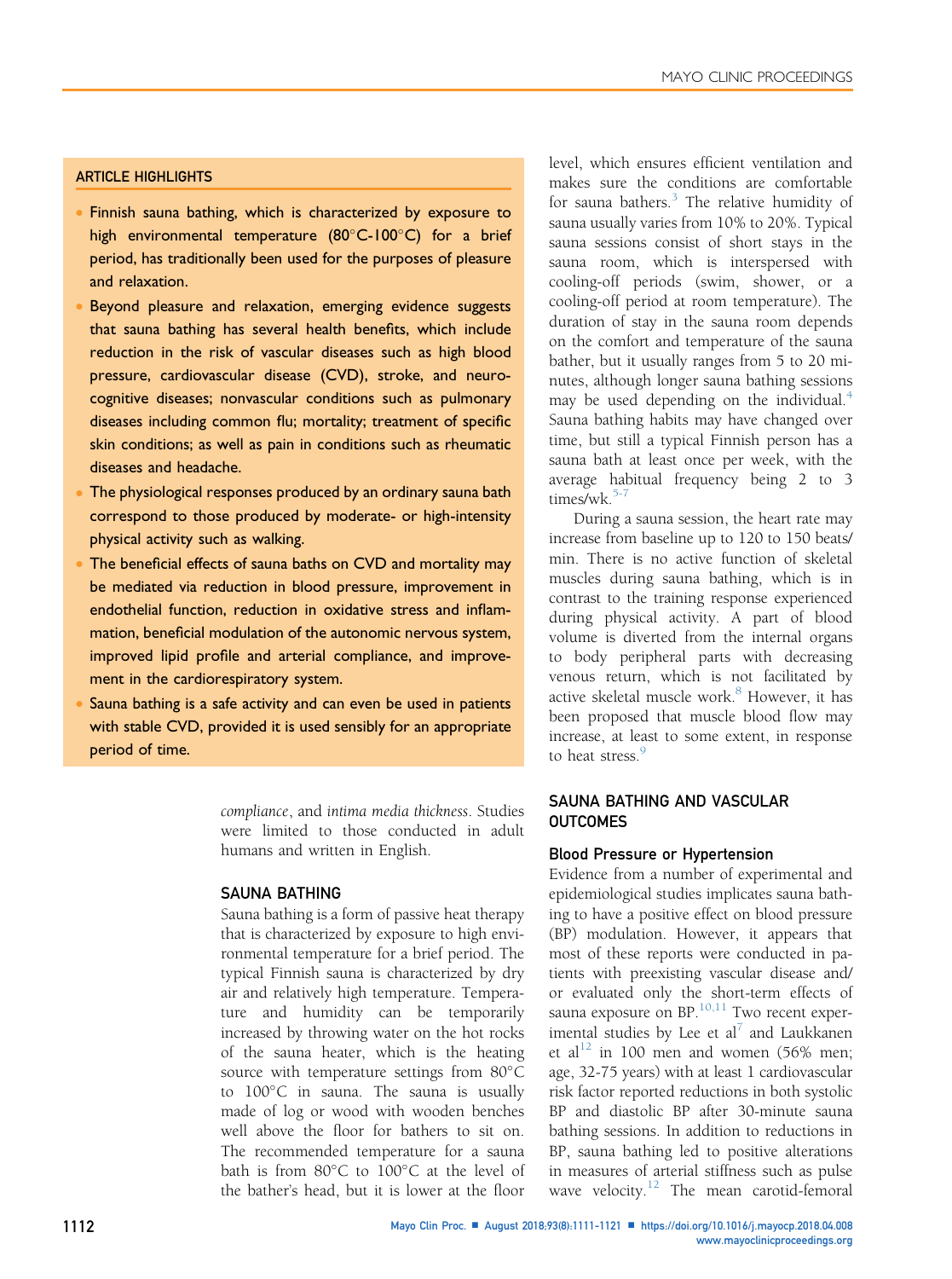| <b>Conditions</b>                   |                      |                     |              |                                  |                                |
|-------------------------------------|----------------------|---------------------|--------------|----------------------------------|--------------------------------|
| Reference, year                     | Outcome              | No. of participants | No. of cases | Risk ratio <sup>b</sup> (95% CI) | Risk comparison reported       |
| Laukkanen et al, 2015               | CVD mortality        | 2315                | 407          | $0.50(0.33-0.77)$                | 4-7 session/wk vs   session/wk |
|                                     | CHD mortality        |                     | 281          | $0.52(0.31 - 0.88)$              | 4-7 session/wk vs 1 session/wk |
|                                     | <b>SCD</b>           |                     | 190          | $0.37(0.18-0.75)$                | 4-7 session/wk vs 1 session/wk |
|                                     | All-cause mortality  |                     | 929          | $0.60(0.46 - 0.80)$              | 4-7 session/wk vs   session/wk |
| Laukkanen et al, <sup>6</sup> 2015  | CVD mortality        | 2315                | 407          | $0.76$ (0.59-0.97)               | $>$ 19 min vs 11 min           |
|                                     | CHD mortality        |                     | 281          | $0.64(0.46 - 0.88)$              | $>19$ min vs $11$ min          |
|                                     | <b>SCD</b>           |                     | 190          | $0.48$ (0.31-0.75)               | $>19$ min vs $11$ min          |
|                                     | All-cause mortality  |                     | 929          | $0.83$ $(0.87 - 1.20)$           | $>19$ min vs $11$ min          |
| Zaccardi et al, <sup>14</sup> 2017  | Hypertension         | 1621                | 251          | $0.53(0.28-0.98)$                | 4-7 session/wk vs 1 session/wk |
| Kunutsor et al. <sup>15</sup> 2018  | Stroke               | 1628                | 155          | $0.38(0.18-0.81)$                | 4-7 session/wk vs   session/wk |
|                                     | Ischemic stroke      |                     | 129          | $0.42(0.18-0.96)$                | 4-7 session/wk vs   session/wk |
|                                     | Hemorrhagic stroke   |                     | 34           | $0.33(0.07 - 1.51)$              | 4-7 session/wk vs   session/wk |
| Laukkanen et al. <sup>16</sup> 2016 | Dementia             | 2315                | 204          | $0.34(0.16-0.71)$                | 4-7 session/wk vs 1 session/wk |
|                                     | Alzheimer disease    |                     | 123          | $0.35(0.14-0.90)$                | 4-7 session/wk vs   session/wk |
| Kunutsor et al, 2017                | Respiratory diseases | 1935                | 379          | $0.59(0.37-0.94)$                | 4-7 session/wk vs   session/wk |
| Kunutsor et al, <sup>18</sup> 2017  | Pneumonia            | 2210                | 375          | $0.63$ $(0.39 - 1.00)$           | 4-7 session/wk vs 1 session/wk |

<span id="page-2-0"></span>TABLE. Key Prospective Studies That Have Assessed the Associations of Sauna Bathing Habits With the Risk of Acute and Chronic Disease Conditions<sup>a</sup>

<sup>a</sup>CHD = coronary heart disease; CVD = cardiovascular disease; SCD = sudden cardiac death.<br><sup>big</sup>ased on multiseriste adjusted apalyses

**b**Based on multivariate-adjusted analyses.

pulse wave velocity was  $9.8\pm2.4$  m/s before sauna and decreased to  $8.6{\pm}1.6$  m/s immediately after sauna (P<.0001). The mean systolic BP decreased after sauna exposure from  $137\pm16$  to  $130\pm14$  mm Hg (P<.0001) and diastolic BP from  $82\pm10$  to  $75\pm9$  mm Hg (P<.0001). Systolic BP after 30-minute recovery remained lower than presauna levels. Gayda et al $^{13}$  $^{13}$  $^{13}$  studied the effects of sauna alone as an intervention vs the combination of exercise and sauna on ambulatory BP monitoring and central hemodynamic variables in 16 patients with slightly elevated BP. There were 8 prehypertensive patients (systolic BP, 120- 139 mm Hg) and 8 stage I hypertensive patients (systolic BP, 140-159 mm Hg). $^{13}$  $^{13}$  $^{13}$  A single sauna session produced positive effects on systemic BP assessed using 24-hour BP recordings. On the basis of this relatively small sauna intervention study, Gayda et al<sup>[13](#page-9-0)</sup> proposed that both exercise and sauna were important nonpharmacological strategies to reduce systolic and mean BP in patients with untreated hypertension.

There is limited evidence on the long-term effects of habitual sauna bathing on BP or the risk of hypertension, especially in general population settings. In the only long-term prospective cohort study by Zaccardi et  $al^{14}$  $al^{14}$  $al^{14}$  conducted to date in 1621 men (age, 42-60 years) recruited

from the general population, it was found that white men who took frequent sauna baths (4- 7 sessions/wk) had an approximately 47% reduced risk of developing hypertension when followed for 24.7 years. In this study, participants had resting BP ranging within normal limits and were not using antihypertensive medication at the baseline examination. $14$ These results were adjusted for established risk factors and several other potential confounders that could have influenced the risk of hypertension such as alcohol consumption, socioeconomic background, and cardiorespiratory fitness (CRF) level. Regular sauna bathing may be beneficial in the reduction in high systemic BP; however, to confirm whether there is a protective effect of long-term sauna bathing on the risk of hypertension will need robust evidence from a well-designed RCT. The Table summarizes relevant characteristics and results of key studies that have reported the associations of sauna bathing with vascular and nonvascular outcomes.

#### Cardiovascular Disease

The protective effects of Finnish sauna may also reflect lifelong habits, which may be at least partly comparable with the health effects of long-term physical activity. Although several studies have suggested a beneficial effect of sauna bathing on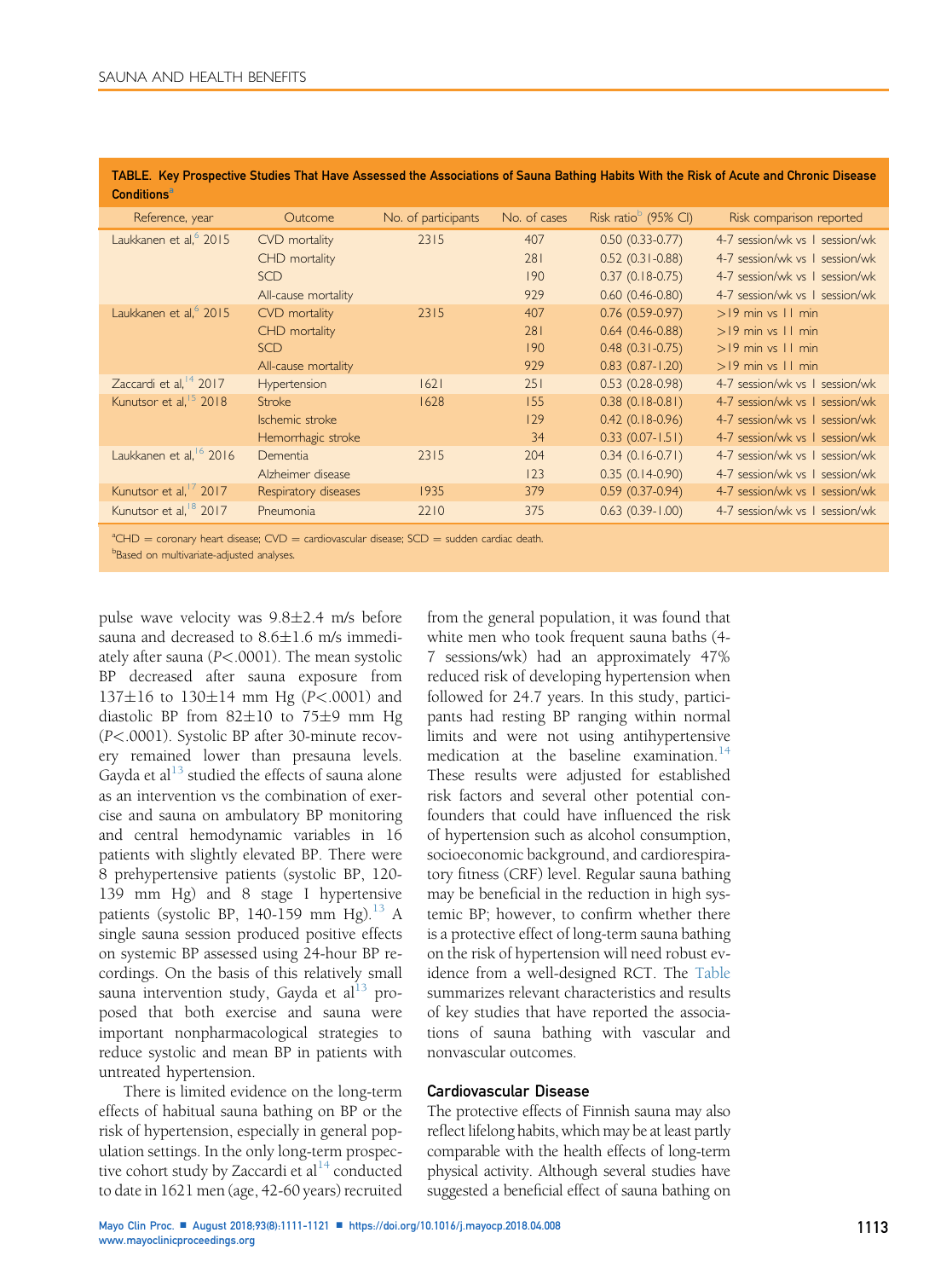

A, Frequency of sauna bathing per week. B, Sauna duration per session. Reproduced from JAMA Intern Med,<sup>[6](#page-8-0)</sup> with permission.

indices of cardiovascular function, $11,13$  to our knowledge, only 2 reports have investigated the effects of regular sauna bathing on the longterm risk of cardiovascular disease (CVD). Laukkanen et al $<sup>6</sup>$  $<sup>6</sup>$  $<sup>6</sup>$  in their prospective cohort study of</sup> 2315 Finnish men followed for 20.7 years showed that higher frequency and duration of sauna bathing were inversely and independently associated with risk of sudden cardiac death (SCD), fatal coronary heart disease and CVD, and all-cause mortality. In this study, $6$  the analyies took into account a comprehensive panel of confounders that could have influenced the risk of outcomes and these included age, body mass index (calculated as the weight in kilograms divided by the height in meters squared), systolic BP, serum low-density lipoprotein cholesterol level, smoking, alcohol consumption, previous myocardial infarction, type 2 diabetes mellitus, CRF level, resting heart rate, physical activity, and socioeconomic status. Contrary to limited evidence linking sauna baths to an increased risk of  $SCDs$ ,<sup>3</sup> this long-term study conducted in Finnish men reported an increase in sauna bathing habits (frequency and duration) to be associated with a reduced risk of SCD [\(Table](#page-2-0) and Figure 1). In another prospective cohort study in 1628 men and women followed for 15 years, Kunutsor et al $^{15}$  found that having regular sauna baths (4-7 sessions/wk) compared with 1 sauna session/wk was associated with an approximately 62% reduced risk of incident stroke. The

association was similar for stroke subtypes (ischemic and hemorrhagic stroke). There have been suggestions that a combination of regular physical activity and sauna baths may confer more protection on cardiovascular outcomes. In 2 recent studies in the general Finnish male population, the combined effect of high CRF level and frequent sauna baths was found to be associated with a substantially reduced risk of future cardiovascular deaths, SCD, and allcause mortality outcomes in comparison to high CRF level or frequent sauna baths alone.<sup>5,19</sup> These recent findings have practical implications, which indicate that high CRF levels, which can usually be improved by regular physical activity, when combined with frequent sauna bathing sessions, can substantially reduce the risk of these adverse cardiovascular outcomes. Evidence from well-designed intervention studies are needed to confirm whether the associations between high CRF levels, sauna bathing, and CVD outcomes are causal.

## Neurocognitive Disease

The etiology of neurocognitive disease is multifactorial, with impaired cardiovascular function, inflammation, and oxidative stress postulated as being major contributors in its pathogenesis in addition to high systemic BP with elevated levels of common cardiovascular risk factors.[20,21](#page-9-0) Emerging recent evidence suggests that sauna exposure may have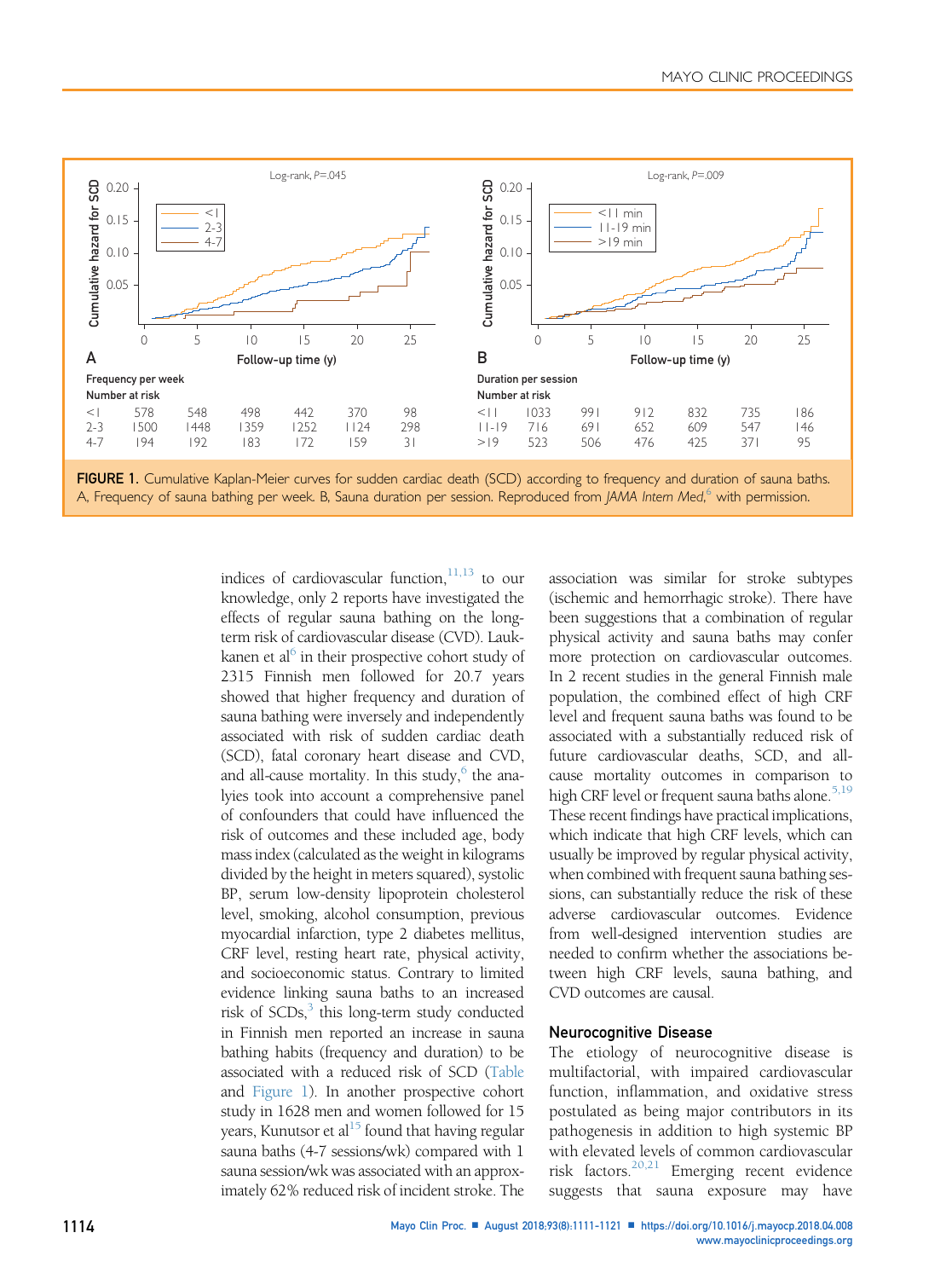protective effects on neurocognitive disease. In a population-based prospective cohort study by Laukkanen et  $al^{16}$  conducted in 2315 apparently healthy Finnish men aged 42 to 60 years at baseline, men who had 4 to 7 sauna sessions/wk compared with those who had 1 sauna session/wk had a 66% and 65% reduced risk of dementia and Alzheimer disease, respectively. Whether sauna exposure exerts its neurocognitive protective effects via mediation in the pathways contributing to these diseases or it is just an enjoyable activity that prevents or delays the development of these memory diseases is not clearly understood.

# SAUNA BATHING AND NONVASCULAR **DISEASES**

#### Pulmonary Disease

In addition to the potential beneficial effects of sauna bathing on several vascular outcomes, sauna bathing has been suggested to have beneficial effects on some nonvascular conditions. Evidence suggests that sauna bathing improves lung function by improving vital capacity and volume, ventilation, and forced expiratory volume.<sup>22,23</sup> Cox et al<sup>23</sup> studied the influence of sauna on pulmonary function in 12 male participants with obstructive pulmonary disease and concluded that sauna caused transient improvement in lung function in these patients, whereas Laitinen et al<sup>[22](#page-9-0)</sup> in a review evaluated previous research on the topic, finding sauna exposure to improve breathing in patients with asthma or chronic bronchitis. Ernst et  $al^{24}$  $al^{24}$  $al^{24}$  in a trial of 25 volunteers who were exposed to sauna and 25 controls, sauna bathing was observed to halve the incidence of common colds in the sauna group during the last 3 months of the study period. In the first prospective evaluation of the long-term effect of sauna bathing on the risk of pulmonary disease, Kunutsor et al<sup>17</sup> found moderate  $(2-3$  sessions/wk) to high (4-7 sessions/wk) frequency sauna bathing to be associated with a reduced risk of respiratory diseases (defined as chronic obstructive pulmonary disease, asthma, or pneumonia). In a separate analysis limited to pneumonia cases, having regular sauna baths was also associated with a reduced risk of pneumonia.[18](#page-9-0)

# SAUNA BATHING AND OTHER HEALTH **BENEFITS**

Sauna bathing has been linked to an improvement in pain and symptoms associated with musculoskeletal disorders such as osteoarthritis, rheumatoid arthritis, and fibromyalgia.<sup>[25,26](#page-9-0)</sup> Having sauna baths also improves headache disorders. In an RCT by Kanji et al,  $27$  37 people with chronic tension-type headache were randomized to regular sauna bathing or advice and education for a period of 8 weeks, and sauna therapy was found to substantially improve headache intensity. Although there is some evidence from a Japanese study that thermal therapy improved the symptoms of patients with mild depression,<sup>[28](#page-9-0)</sup> to our knowledge, no study has as yet reported the effects of Finnish sauna bathing on depression. However, we have recently shown that men who had 4 to 7 sauna sessions/wk had a 78% reduced risk of developing psychosis in the future as compared with men who had only 1 sauna session/wk (J.A. Laukkanen, PhD, unpublished data, February 7, 2018). Although there is no robust evidence to suggest that sauna bathing can be used to treat or prevent skin disease, a study has suggested that sauna bathing may be of benefit to patients with psoriasis, as it facilitates the removal of hyperkeratotic scales.<sup>[29](#page-9-0)</sup> Indeed, a previous study has suggested a protective effect of regular Finnish sauna on skin physiology, as evidenced by stability of the epidermal barrier function, increase in hydration of the stratum corneum, and faster recovery of both elevated water loss and skin pH.<sup>30</sup> Having regular sauna baths has also been reported to be associated with better health-related quality of life. In a cross-sectional analysis of 524 octogenarians followed in a longitudinal cohort study by Strandberg et al, $31$  physical function, vitality, social functioning, and general health were reported to be considerably better in those who were sauna users than in nonusers.

# PATHWAYS IMPLICATED IN HEALTH BENEFITS OF SAUNA BATHING

Traditionally, sauna baths have been used for the purposes of pleasure and relaxation, which evidently reduce the stresses of everyday life. In addition, several mechanistic pathways have been proposed to underlie the effects of sauna bathing on vascular and nonvascular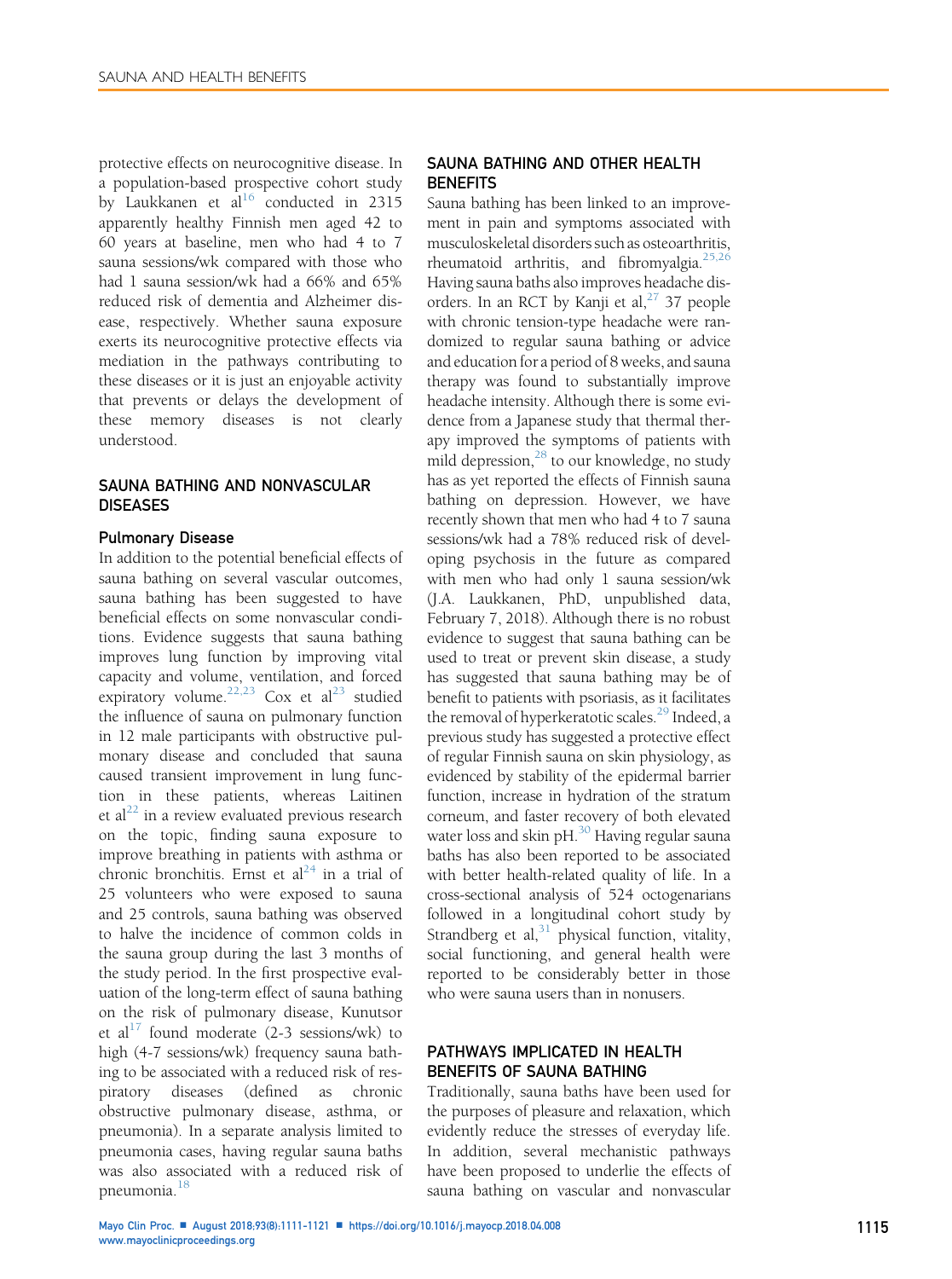disease conditions. Evidence suggests that the responses produced by an ordinary sauna bath correspond to those produced by moderateor high-intensity physical activity such as walking.<sup>[32](#page-9-0)</sup> Pathways implicated in the effects of sauna bathing on vascular disease and mortality risk include reduction in systemic  $BP^{14}$ ; improvement in endothelial function<sup>33-35</sup>; reduction in oxidative stress $36,37$  and inflammation<sup>38,39</sup>; beneficial modulation of the autonomic nervous system $11$ ; positive alteration in levels of circulating vascular risk factors such as natriuretic peptides<sup>[40](#page-9-0)</sup> and lipids<sup>41,42</sup>; hormonal changes; improved arterial stiffness, arterial compliance, and intima media thick- $ness^{7,36,40,43,44}$  $ness^{7,36,40,43,44}$  $ness^{7,36,40,43,44}$ ; and improvement in the cardiorespiratory system<sup>[45](#page-9-0)</sup> as well as cardio-vascular function<sup>[3,4,46](#page-8-0)</sup> (Figure 2). Indeed, these pathways are involved in the pathophysiology of chronic disease outcomes such as type 2 diabetes and CVD as well as mortality. Although evidence on some of these pathways have been based on studies of other passive heat therapies such as Waon therapy, infrared saunas, and hot water immersion, there is a biological plausibility that Finnish sauna baths may exhibit these similar effects. A typical hot and dry Finnish sauna increases body temperature, which causes more efficient skin blood flow, leading to increased cardiac output, whereas blood flow to internal organs decrease. $3,4$  Increased sweating is accompanied by reduction in BP and a higher heart rate, while cardiac stroke volume is main-tained.<sup>[3,32](#page-8-0)</sup> Sauna bathing stimulates hormonal changes, which include increases in levels of plasma renin, cortisol, and growth hormone.<sup>[47](#page-9-0)</sup> There is stimulation of the sympathetic nervous system due to the high temperature, which increases the production of norepi-nephrine.<sup>[48,49](#page-9-0)</sup> Increases in levels of norepinephrine induced by sauna exposure have been reported to be similar to those induced by maximal physical activity.<sup>[50](#page-9-0)</sup> Sauna therapy may also exert its effects via the changes in levels of blood-based cardiovascular biomarkers such as markers of glucose metabolism and insulin resistance, natriuretic



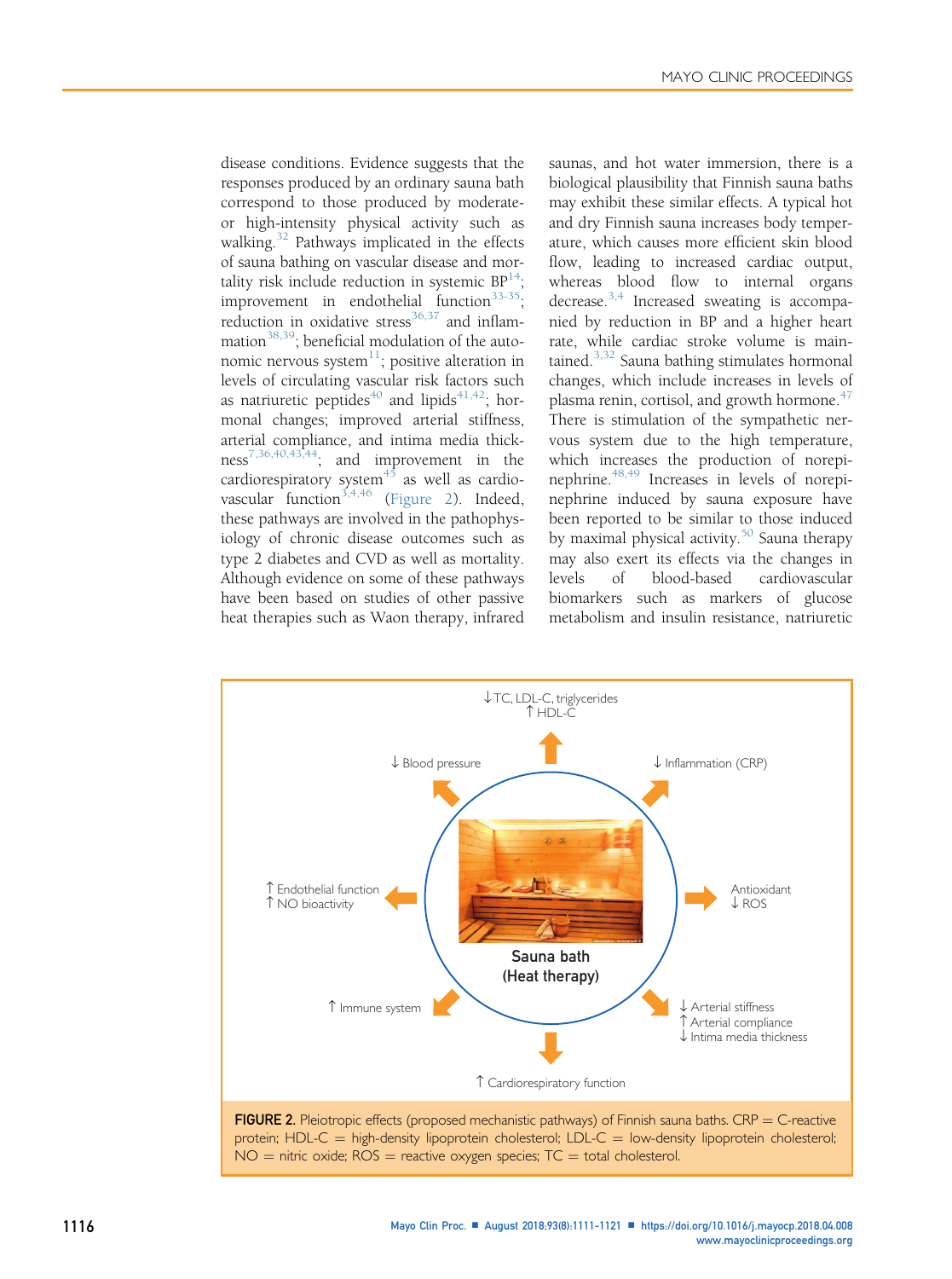peptides, and cardiac troponin T and inflammatory markers such as interleukins and C-reactive protein, although data on this topic are still limited and further studies are warranted to elucidate these potential mechanisms.

We have recently shown that regular Finnish sauna baths are associated with a decrease in circulating levels of inflammatory markers such as high-sensitivity C-reactive protein, fibrinogen, and leukocytes at baseline and long-term follow-up.[38,39](#page-9-0) Whether sauna bathing has any effects on circulating interleukins is currently unknown. Finnish sauna baths have also been found to positively modulate circulating levels of lipids such as total cholesterol, low-density lipoprotein cholesterol, highdensity lipoprotein cholesterol, and triglycerides.[41,42](#page-9-0) There is also evidence that sauna exposure could boost the immune system, $51$ which may partly explain why sauna baths reduce susceptibility to common colds and pre-vent infections in healthy individuals.<sup>[24](#page-9-0)</sup> Furthermore, the effects of sauna bathing on vascular and nonvascular diseases may in part be mediated via reduced oxidative stress, as oxidative processes are known to be involved in the etiology of several disease conditions. However, evidence on the effect of Finnish sauna bathing on oxidative stress has been mostly conflicting. Although evidence has shown that a single sauna bath is able to reduce oxidative stress, $36$  another study reports that sauna exposure might increase oxidative stress.<sup>[52](#page-9-0)</sup> In addition to other potential pathways that might be involved, the effect of sauna on psychotic symptoms might be via an ability to promote mental health and well-being. The beneficial effect of sauna bathing on pulmonary conditions might be due to its direct effects on the airways and lung tissue, which include improvement in ventilation and lung function and reduction in pulmonary congestion.<sup>[22](#page-9-0)</sup> The pain-relieving pathways of sauna exposure in musculoskeletal conditions may be mediated via the sensory nerve endings in the skin. $4$  It has been reported that heat stress interspersed with intense cooling-off periods promotes the analgesic effects, as reflected by the increased circulating levels of  $\beta$ -endorphins.<sup>[53](#page-9-0)</sup> The feelings of relaxation and well-being associated with sauna sessions might be linked to the increased production of circulating levels of hormones such

as endorphins.<sup>[54](#page-10-0)</sup> Given the established role of physical activity in protecting against vascular and nonvascular diseases as well as mortality and the emerging role of similar effects of sauna baths, the combination of both activities might have added health benefits. Indeed, we have recently shown that a combination of good fitness levels due to aerobic exercise and frequent sauna bathing confers more protection against the risk of cardiovascular and all-cause mortality events.<sup>[5,19](#page-8-0)</sup> Further evidence is needed to find the mechanistic pathways linking sauna exposure and its effect on nonfatal and fatal or intermediate cardiovascular outcomes as well as other health conditions with subclinical outcomes such as arterial wall changes, especially in general populations.

# ADVERSE EFFECTS OF SAUNA BATHING

Sauna bathing is a pleasurable recreational activity and has a good safety profile, and most people in generally good health can tolerate a typical hot and dry Finnish sauna. $3,55$ There is previous anecdotal evidence that people with cardiovascular conditions are discouraged from having sauna baths because the hot and humid environment imposes a burden on the cardiovascular system. $4,56$  However, the overall findings from studies do suggest that sauna bathing is safe for patients with stable CVD, such as those who have recovered from myocardial infarction and patients with stable angina pectoris or compensated heart fail-ure.<sup>[3,57](#page-8-0)</sup> It has been reported that heat therapy in patients with heart failure is associated with clinical improvements such as increased oxygen consumption, increased cardiac output, reduced systolic BP, reduced peripheral resistance, increased left ventricular ejection fraction, improved ventricular arrhythmias, and overall improvement in symptoms.<sup>[35,40,48,58](#page-9-0)</sup> There have been reports linking sauna baths to sudden deaths; however, these incidents have been shown to be at least partly due to alcohol consumption, which may have led to these accidents.<sup>[59](#page-10-0)</sup> A combination of sauna bathing and alcohol consumption increases the risk of hypotension, cardiac complications, and traumatic events.[57,60](#page-10-0) However, the hot sauna exposure could potentially be harmful in patients with symptomatic and unstable disease conditions, such as unstable coronary artery disease.<sup>[4](#page-8-0)</sup> Contraindications to sauna bathing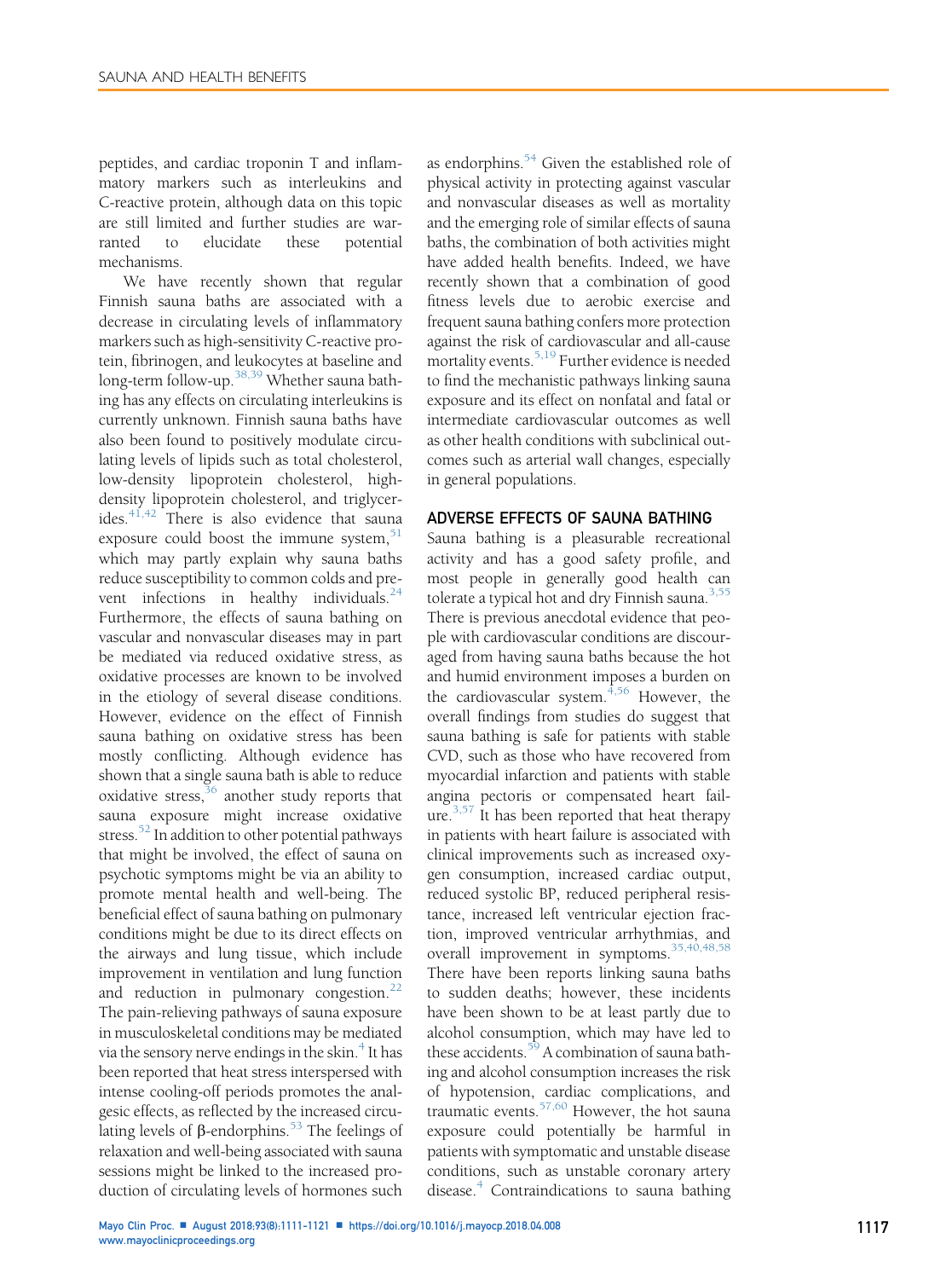have included unstable angina pectoris, recent myocardial infarction, uncontrolled hypertension, ischemic or decompensated heart failure, or severe aortic stenosis.[3,57,61](#page-8-0) People with orthostatic hypotension or severe valvular disease should also exercise caution during the sauna bath because of possible sudden decreases in BP, which may also occur during the recovery period after a sauna session.

Other possible contraindications include fever, acute infectious or inflammatory conditions, and skin conditions such as abrasions and urticaria.[26,30](#page-9-0) A 7-year retrospective analysis of 598 patients with burns treated in a major Finnish hospital revealed that approximately 26% of the cases were sauna-related burns.<sup>[62](#page-10-0)</sup> Further analysis revealed that most of these burns were caused by accidental contact with the hot stove and steam, with 40% occurring under the influence of alcohol. Short stays in the sauna room combined with rapid cooling-off periods in cold water or shower is a common practice among sauna users. The health benefits and rationale for its use is not well known; however, it has been used in athletes who take a postexercise plunge into an ice bath and it is believed to enhance recovery and reduce muscle pain and soreness after the training sessions. $63$ The practice of short sauna baths interrupted with rapid cooling off is generally safe for healthy persons, but this may be associated with adverse reactions such as ventricular and atrial arrhythmias $64,65$  in patients with CVD and therefore it is usually not recommen-ded.<sup>[66](#page-10-0)</sup> Cold receptors in the skin are stimulated with this type of activity, which increases production of catecholamines, such as noradrenalin, as a result of stimulation of the sympathetic nervous system. $67$  There is subsequent vasoconstriction of skin vasculature and increased central blood volume, left ventricular end-diastolic pressure and volume, and stroke volume, which increases the workload of the heart, making it hazardous for those with preexisting CVD.<sup>[66](#page-10-0)</sup>

In a study conducted in young Finnish men, the plasma noradrenaline concentrations increased approximately 2-fold during bath sessions with a mean temperature of 88°C and a mean duration of 22 minutes whereas there were no substantial changes in plasma adrena-line and serum thromboxane concentrations.<sup>[68](#page-10-0)</sup>

Although these hormonal changes have been documented, hot Finnish sauna and coldwater immersion have been shown to be hemodynamically well tolerated without the occurrence of complex ventricular arrhythmias in patients with heart failure.<sup>[11](#page-9-0)</sup> However, regarding wide recommendations to combine Finnish sauna with immediate cold exposure in patients with unstable CVDs, because of the strong alteration in the human physiological responses between heat exposure and cold-water immersion, there still remains a possibility of sudden hemodynamic changes and risk of arrhythmias, especially in patients with recent acute myocardial infarction.<sup>[55](#page-10-0)</sup> Case fatalities have been recorded as a result of people diving head first into cold water right after a sauna bath<sup>[69](#page-10-0)</sup> because of the constriction of the coronary arteries that decreases coronary blood flow and oxygen delivery to the heart.<sup>[33](#page-9-0)</sup> There is a tendency toward enhanced corticotropin and cortisol secretion and sympathetic activity by increased catecholamine secretion, which suggests that ice-cold water immersion is a potentially harmful activity in those who are susceptible to hazardous cardiac arrhythmias and other CVD symptoms.<sup>[70](#page-10-0)</sup> Therefore, large and well-designed studies are still needed in patients with preexisting heart failure, coronary heart disease, and cardiac arrhythmias to find whether regular sauna bathing, combined with different kinds of cooling-off periods at various temperatures, is a safe activity.

## CLINICAL IMPLICATIONS

There are established guidelines for the prevention and management of the acute and chronic disease conditions discussed above. This section is therefore not intended to recommend sauna bathing as a routine remedy for the treatment or prevention of these conditions, including major CVDs. Well-designed RCTs with long-term follow-up will still be needed to confirm whether the observed associations reflect a true causal effect of frequent sauna bathing on these health conditions, and more studies are warranted to find whether regular sauna bathing could produce longer-term changes in cardiovascular health. In addition, available evidence is based on Finnish sauna baths with temperature settings around  $80^{\circ}$ C. It is not known whether saunas operating at lower temperatures or other passive heat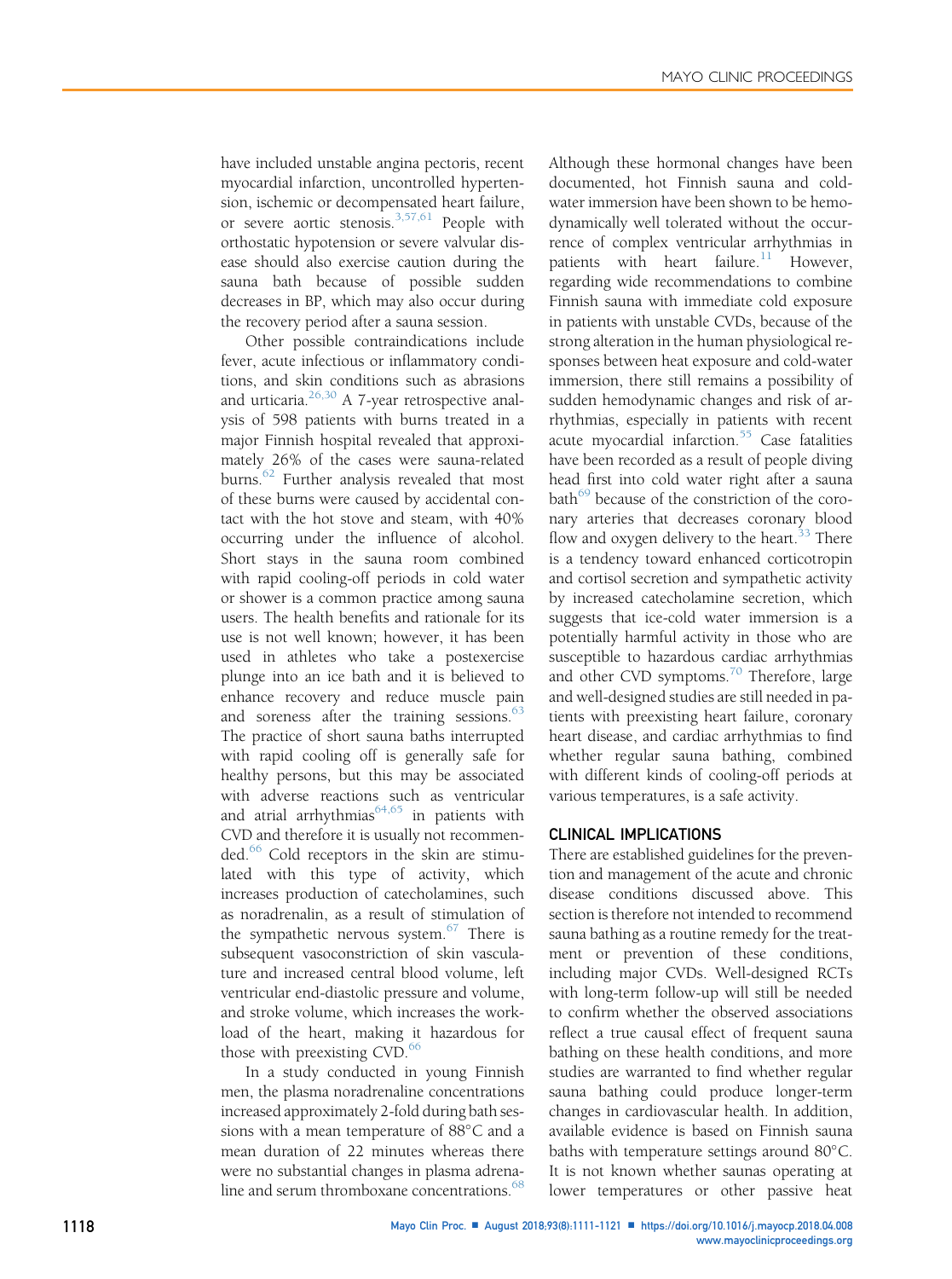<span id="page-8-0"></span>therapies would yield similar cardiovascular effects and health benefits. This is a topic that requires further investigation.

Overall, the available data are made of mixed evidence from mainly uncontrolled small intervention studies conducted several decades ago and observational study designs, which are limited by potential biases such as reverse causation and/or residual confounding (as with all observational designs). Although there is a possibility that factors such as physical activity and preexisting disease could explain some of the findings in some of these observational designs, it is unlikely as most of these studies took into account these factors in their analyses and conducted sensitivity analyses to minimize the influence of these biases. Furthermore, our recent research evidence suggests that a combination of regular physical activity and sauna baths is associated with a substantial reduction in the risk of fatal cardiovascular and all-cause mortality events compared with each modality alone.<sup>5,19</sup> Our findings indicate that physical activity and sauna bathing each have independent effects on vascular disease, suggesting the likelihood that the recent finding on the beneficial effects of sauna bathing on CVD is not due to physical activity or exercise. Despite the several limitations of previous study designs, the preceding evidence may be translated into clinical improvements. Indeed, based on the current knowledge and evidence, sauna bathing may have beneficial effects and has therapeutic potential to reduce the risk of adverse health outcomes in the general population. In the future, sauna bathing has the potential to be also recommended for people with cardiovascular risk factors and stable cardiac patients as a pleasant lifestyle measure. However, further definitive research is needed. As with all newly started activities, it is prudent to start with caution, to check the individual tolerance, and to increase the intensity and frequency of the activity gradually. In general, sauna bathing is a well-tolerated recreational activity, simple to use, and enjoyable; does not involve physical exertion; and has a good safety profile.<sup>3</sup>

## **CONCLUSION**

Sauna bathing, an activity used for the purposes of pleasure, wellness, and relaxation, is linked to a remarkable array of health benefits. It is a safe activity and can even be used in people with stable CVD, provided it is used sensibly for an appropriate period of time. Plentiful putative mechanistic pathways underlying these associations have been proposed, but many of these are not well understood. Further research work in the form of well-designed intervention studies is crucially needed to understand the pathophysiological mechanisms that underlie the associations between sauna bathing and its health benefits and to establish any causal relevance to the associations and whether these could be translated into clinical benefits. Sauna bathing may be a remedy to the call for additional lifestyle interventions needed to enhance health and wellness, particularly in populations that have difficulty exercising, and also as an adjunct to exercise.

Abbreviations and Acronyms: BP = blood pressure; CRF  $=$  cardiorespiratory fitness;  $CVD =$  cardiovascular disease;  $RCT$  = randomized controlled trial:  $SCD$  = sudden cardiac death

Potential Competing Interests: The authors report no competing interests.

Correspondence: Address to Jari A. Laukkanen, MD, PhD, Faculty of Sport and Health Sciences, University of Jyväskylä, P.O. Box 35, 40014 Jyväskylä, Finland ([jari.a.laukkanen@jyu.](mailto:jari.a.laukkanen@jyu.fi)fi).

#### REFERENCES

- 1. Peräsalo J. Traditional use of the sauna for hygiene and health in Finland. Ann Clin Res. 1988;20(4):220-223.
- 2. Valtakari P. The sauna and bathing in different countries. Ann Clin Res. 1988;20(4):230-235.
- 3. Hannuksela ML, Ellahham S. Benefits and risks of sauna bathing. Am | Med. 2001;110(2):118-126.
- 4. Kukkonen-Harjula K, Kauppinen K. Health effects and risks of sauna bathing. Int J Circumpolar Health. 2006;65(3):195-205.
- 5. Kunutsor SK, Khan H, Laukkanen T, Laukkanen JA. Joint associations of sauna bathing and cardiorespiratory fitness on cardiovascular and all-cause mortality risk: a long-term prospective cohort study. Ann Med. 2018;50(2):139-146.
- 6. Laukkanen T, Khan H, Zaccardi F, Laukkanen JA. Association between sauna bathing and fatal cardiovascular and all-cause mortality events. JAMA Intern Med. 2015;175(4):542-548.
- 7. Lee E, Laukkanen T, Kunutsor SK, et al. Sauna exposure leads to improved arterial compliance: findings from a nonrandomised experimental study. Eur J Prev Cardiol. 2018; 25(2):130-138.
- 8. Crandall CG, Wilson TE, Marving J, et al. Effects of passive heating on central blood volume and ventricular dimensions in humans. J Physiol. 2008;586(1):293-301.
- 9. Heinonen I, Brothers RM, Kemppainen J, Knuuti J, Kalliokoski KK, Crandall CG. Local heating, but not indirect whole body heating, increases human skeletal muscle blood flow. J Appl Physiol (1985). 2011;111(3):818-824.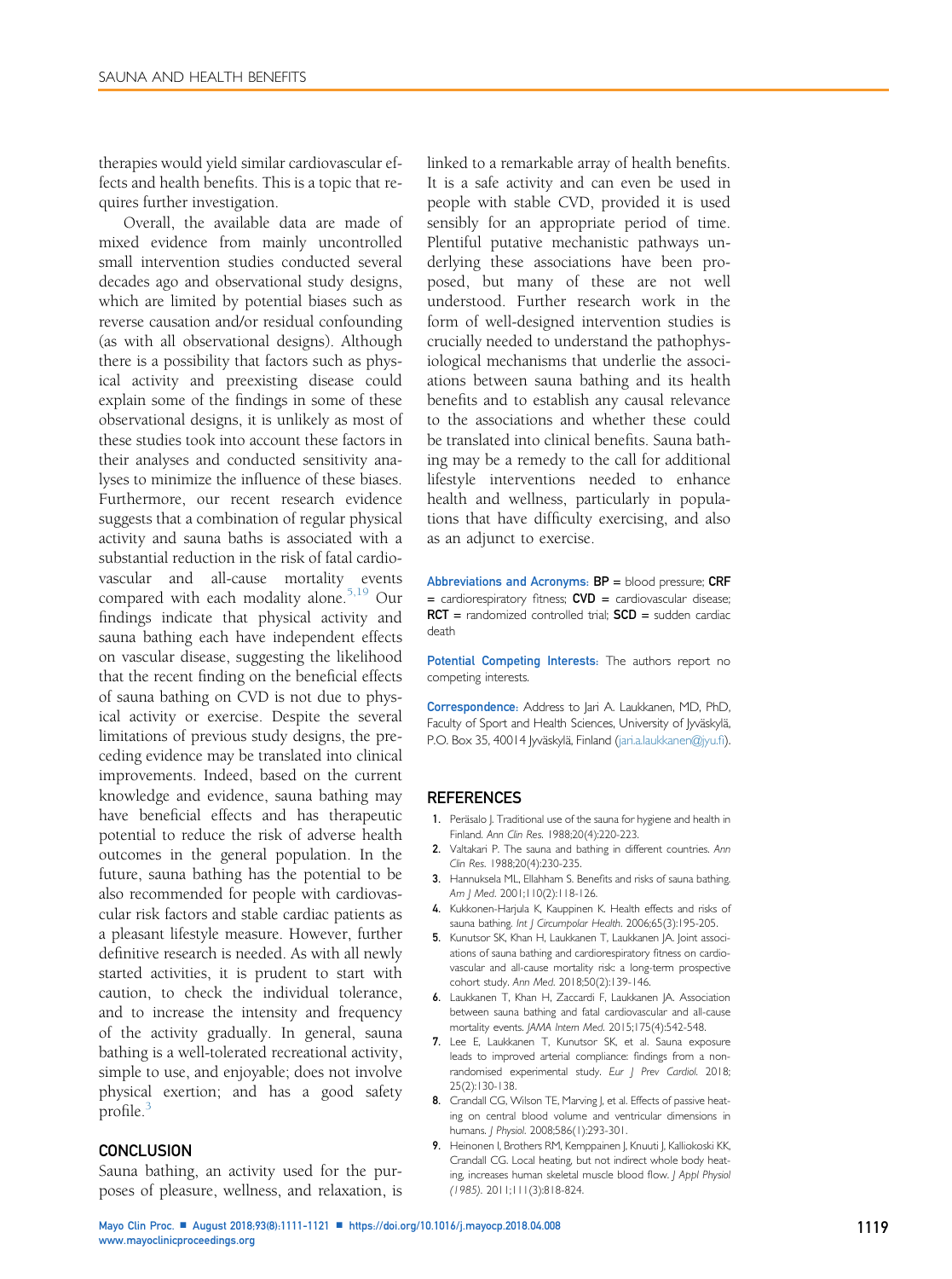- <span id="page-9-0"></span>10. Gayda M, Bosquet L, Paillard F, et al. Effects of sauna alone versus postexercise sauna baths on short-term heart rate variability in patients with untreated hypertension. J Cardiopulm Rehabil Prev. 2012;32(3):147-154.
- 11. Radtke T, Poerschke D, Wilhelm M, et al. Acute effects of Finnish sauna and cold-water immersion on haemodynamic variables and autonomic nervous system activity in patients with heart failure. Eur J Prev Cardiol. 2016;23(6):593-601.
- 12. Laukkanen T, Kunutsor SK, Zaccardi F, et al. Acute effects of sauna bathing on cardiovascular function. J Hum Hypertens. 2018;32(2):129-138.
- 13. Gayda M, Paillard F, Sosner P, et al. Effects of sauna alone and postexercise sauna baths on blood pressure and hemodynamic variables in patients with untreated hypertension. J Clin Hypertens (Greenwich). 2012;14(8):553-560.
- 14. Zaccardi F, Laukkanen T, Willeit P, Kunutsor SK, Kauhanen J, Laukkanen JA. Sauna bathing and incident hypertension: a prospective cohort study. Am J Hypertens. 2017;30(11): 1120-1125.
- 15. Kunutsor SK, Khan H, Zaccardi F, Laukkanen T, Willeit P, Laukkanen J. Sauna bathing reduces the risk of stroke in Finnish men and women: a prospective cohort study. Neurology. 2018; 90:e1937-e1944.
- 16. Laukkanen T, Kunutsor S, Kauhanen J, Laukkanen JA. Sauna bathing is inversely associated with dementia and Alzheimer's disease in middle-aged Finnish men. Age Ageing. 2016;46(2): 245-249.
- 17. Kunutsor SK, Laukkanen T, Laukkanen JA. Sauna bathing reduces the risk of respiratory diseases: a long-term prospective cohort study. Eur J Epidemiol. 2017;32(12):1107-1111.
- 18. Kunutsor SK, Laukkanen T, Laukkanen JA. Frequent sauna bathing may reduce the risk of pneumonia in middle-aged Caucasian men: the KIHD prospective cohort study. Respir Med. 2017;132:161-163.
- 19. Laukkanen JA, Laukkanen T, Khan H, Babar M, Kunutsor SK. Combined effect of sauna bathing and cardiorespiratory fitness on the risk of sudden cardiac deaths in Caucasian men: a longterm prospective cohort study. Prog Cardiovasc Dis. 2018;60(6): 635-664.
- 20. Zeki Al Hazzouri A, Yaffe K. Arterial stiffness and cognitive function in the elderly. J Alzheimers Dis. 2014;42(suppl 4): S503-S514.
- 21. Welsh TJ, Gladman JR, Gordon AL. The treatment of hypertension in people with dementia: a systematic review of observational studies. BMC Geriatr. 2014;14:19.
- 22. Laitinen LA, Lindqvist A, Heino M. Lungs and ventilation in sauna. Ann Clin Res. 1988;20(4):244-248.
- 23. Cox NJ, Oostendorp GM, Folgering HT, van Herwaarden CL. Sauna to transiently improve pulmonary function in patients with obstructive lung disease. Arch Phys Med Rehabil. 1989; 70(13):911-913.
- 24. Ernst E, Pecho E, Wirz P, Saradeth T. Regular sauna bathing and the incidence of common colds. Ann Med. 1990;22(4):225-227.
- 25. Nurmikko T, Hietaharju A. Effect of exposure to sauna heat on neuropathic and rheumatoid pain [published correction appears in Pain. 1992;49(3):419]. Pain. 1992;49(1):43-51.
- 26. Isomäki H. The sauna and rheumatic diseases. Ann Clin Res. 1988;20(4):271-275.
- 27. Kanji G, Weatherall M, Peter R, Purdie G, Page R. Efficacy of regular sauna bathing for chronic tension-type headache: a randomized controlled study. J Altern Complement Med. 2015; 21(2):103-109.
- 28. Masuda A, Nakazato M, Kihara T, Minagoe S, Tei C. Repeated thermal therapy diminishes appetite loss and subjective complaints in mildly depressed patients. Psychosom Med. 2005; 67(4):643-647.
- 29. Hannuksela M, Väänänen A. The sauna, skin and skin diseases. Ann Clin Res. 1988;20(4):276-278.
- 30. Kowatzki D, Macholdt C, Krull K, et al. Effect of regular sauna on epidermal barrier function and stratum corneum water-holding

capacity in vivo in humans: a controlled study. Dermatology. 2008;217(2):173-180.

- 31. Strandberg TE, Strandberg A, Pitkälä K, Benetos A. Sauna bathing, health, and quality of life among octogenarian men: the Helsinki Businessmen Study [published online ahead of print November 29, 2017]. Aging Clin Exp Res. [https://doi.org/10.](https://doi.org/10.1007/s40520-017-0855-z) [1007/s40520-017-0855-z.](https://doi.org/10.1007/s40520-017-0855-z)
- 32. Vuori I. Sauna bather's circulation. Ann Clin Res. 1988:20(4): 249-256.
- 33. Ohori T, Nozawa T, Ihori H, et al. Effect of repeated sauna treatment on exercise tolerance and endothelial function in patients with chronic heart failure. Am J Cardiol. 2012;109(1):100-104.
- 34. Imamura M, Biro S, Kihara T, et al. Repeated thermal therapy improves impaired vascular endothelial function in patients with coronary risk factors. J Am Coll Cardiol. 2001;38(4):1083-1088.
- 35. Kihara T, Biro S, Imamura M, et al. Repeated sauna treatment improves vascular endothelial and cardiac function in patients with chronic heart failure. J Am Coll Cardiol. 2002;39(5):754-759.
- 36. Sutkowy P, Woźniak A, Boraczyński T, Mila-Kierzenkowska C, Boraczynski M. The effect of a single Finnish sauna bath after aerobic exercise on the oxidative status in healthy men. Scand J Clin Lab Invest. 2014;74(2):89-94.
- 37. Masuda A, Miyata M, Kihara T, Minagoe S, Tei C. Repeated sauna therapy reduces urinary 8-epi-prostaglandin F(2alpha). Jpn Heart J. 2004;45(2):297-303.
- 38. Laukkanen JA, Laukkanen T. Sauna bathing and systemic inflammation. Eur J Epidemiol. 2018;33(3):351-353.
- 39. Kunutsor SK, Laukkanen T, Laukkanen J. Longitudinal associations of sauna bathing with inflammation and oxidative stress: the KIHD prospective cohort study. Ann Med. 2018 (In Press).
- 40. Miyata M, Kihara T, Kubozono T, et al. Beneficial effects of Waon therapy on patients with chronic heart failure: results of a prospective multicenter study. J Cardiol. 2008;52(2):79-85.
- 41. Gryka D, Pilch W, Szarek M, Szygula Z, Tota Ł. The effect of sauna bathing on lipid profile in young, physically active, male subjects. Int J Occup Med Environ Health. 2014;27(4):608-618.
- 42. Pilch W, Szygula Z, Klimek AT, et al. Changes in the lipid profile of blood serum in women taking sauna baths of various duration. Int J Occup Med Environ Health. 2010;23(2):167-174.
- 43. Brunt VE, Howard MJ, Francisco MA, Ely BR, Minson CT. Passive heat therapy improves endothelial function, arterial stiffness and blood pressure in sedentary humans. *J Physiol*. 2016; 594(18):5329-5342.
- 44. Ganio MS, Brothers RM, Shibata S, Hastings JL, Crandall CG. Effect of passive heat stress on arterial stiffness. Exp Physiol. 2011; 96(9):919-926.
- 45. Scoon GS, Hopkins WG, Mayhew S, Cotter JD. Effect of postexercise sauna bathing on the endurance performance of competitive male runners. J Sci Med Sport. 2007;10(4):259-262.
- 46. Crandall CG, González-Alonso I. Cardiovascular function in the heat-stressed human. Acta Physiol (Oxf). 2010;199(4):407-423.
- 47. Kauppinen K, Vuori I. Man in the sauna. Ann Clin Res. 1986; 18(4):173-185.
- 48. Tei C, Horikiri Y, Park JC, et al. Acute hemodynamic improvement by thermal vasodilation in congestive heart failure. Circulation. 1995;91(10):2582-2590.
- 49. Von E. Quantitation of stress by catecholamine analysis. Clin Pharmacol Ther. 1964;5:398-404.
- 50. Laustiola K, Seppälä E, Vuorinen P, Salo M, Uusitalo A, Vapaatalo H. The effect of pindolol on exercise-induced increase in plasma vasoactive prostanoids and catecholamines in healthy men. Prostaglandins Leukot Med. 1985;20(2):111-120.
- 51. Pilch W, Pokora I, Szyguła Z, et al. Effect of a single finnish sauna session on white blood cell profile and cortisol levels in athletes and non-athletes. J Hum Kinet. 2013;39:127-135.
- 52. Zinchuk VV, Zhadko DD. The effect of a sauna on blood oxygen transport and the prooxidant-antioxidant balance in untrained subjects. Hum Physiol. 2012;38(5):548-554.
- 53. Kukkonen-Harjula K, Kauppinen K. How the sauna affects the endocrine system. Ann Clin Res. 1988;20(4):262-266.